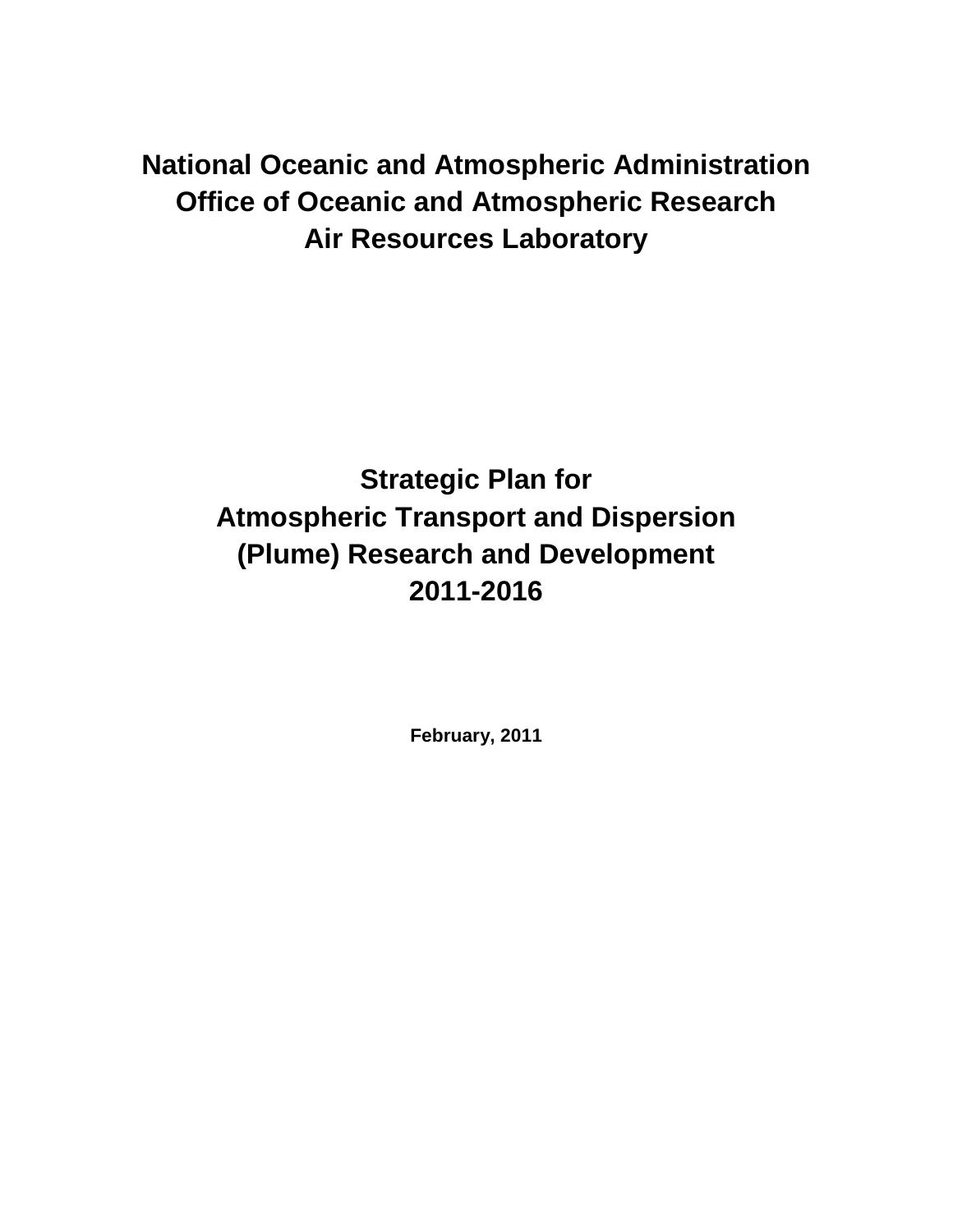### **Background**

Since its formation in 1948, the National Oceanic and Atmospheric Administration's (NOAA) Air Resources Laboratory (ARL) has made significant national and international contributions to developing and applying understanding and models of atmospheric transport and dispersion (ATD). This refers to movement of airborne substances, typically gases or aerosols. ARL currently performs four types of ATD activities: 1) improves the understanding of relevant characteristics of the atmosphere, 2) develops ATD models and associated tools, 3) conducts field studies to inform model development, and 4) and provides ATD predictions for selected customers. Examples of this work include: 1) studies of meteorological characteristics of the planetary boundary layer (PBL) and of transport in urban areas; 2) providing the Hybrid Single-Particle Lagrangian Integrated Trajectory<sup>[1](#page-1-0)</sup> (HYSPLIT) transport and dispersion model to multiple government agencies, including the National Weather Service (NWS); 3) studies of atmospheric tracer dispersion; and 4) providing plume predictions for the Department of Energy's (DOE) Idaho National Laboratory and Nevada National Security Site.

### **Scope of this Plan**

This plan describes the ARL research and development (R&D) to support emergency response and other event-specific applications of ATD models. This plan includes development of tools for all users, including DOE customers, but it does not include ARL's routine ATD prediction services for DOE. However, ARL uses insights and feedback from those services to inform its R&D activities.

Some of ARL's ATD activities also support air quality applications, including modeling of biomass burning smoke and ecologically active chemicals (e.g., mercury, dioxins). The primary description of those activities is in ARL's strategic plan for air quality.

## **Statement of Need**

Understanding and predicting atmospheric transport and dispersion is essential for protecting the health and welfare of the public and emergency response personnel when harmful substances are released into the air in significant quantities. The Federal National Response Framework, approved by the President in January, 2008, assigns NOAA ATD prediction responsibilities for smoke and radioactive and hazardous materials, maintenance and development of HYSPLIT, and coordination with the World Meteorological Organization on international incidents. ARL develops many of NOAA's capabilities for these services.

<span id="page-1-0"></span> <sup>1</sup> This model uses meteorological fields (e.g., wind) and information about emissions sources to estimate the path and/or concentration of airborne materials. HYSPLIT can work with meteorological fields from observations or different models, allowing the use of the information that is most appropriate to the application.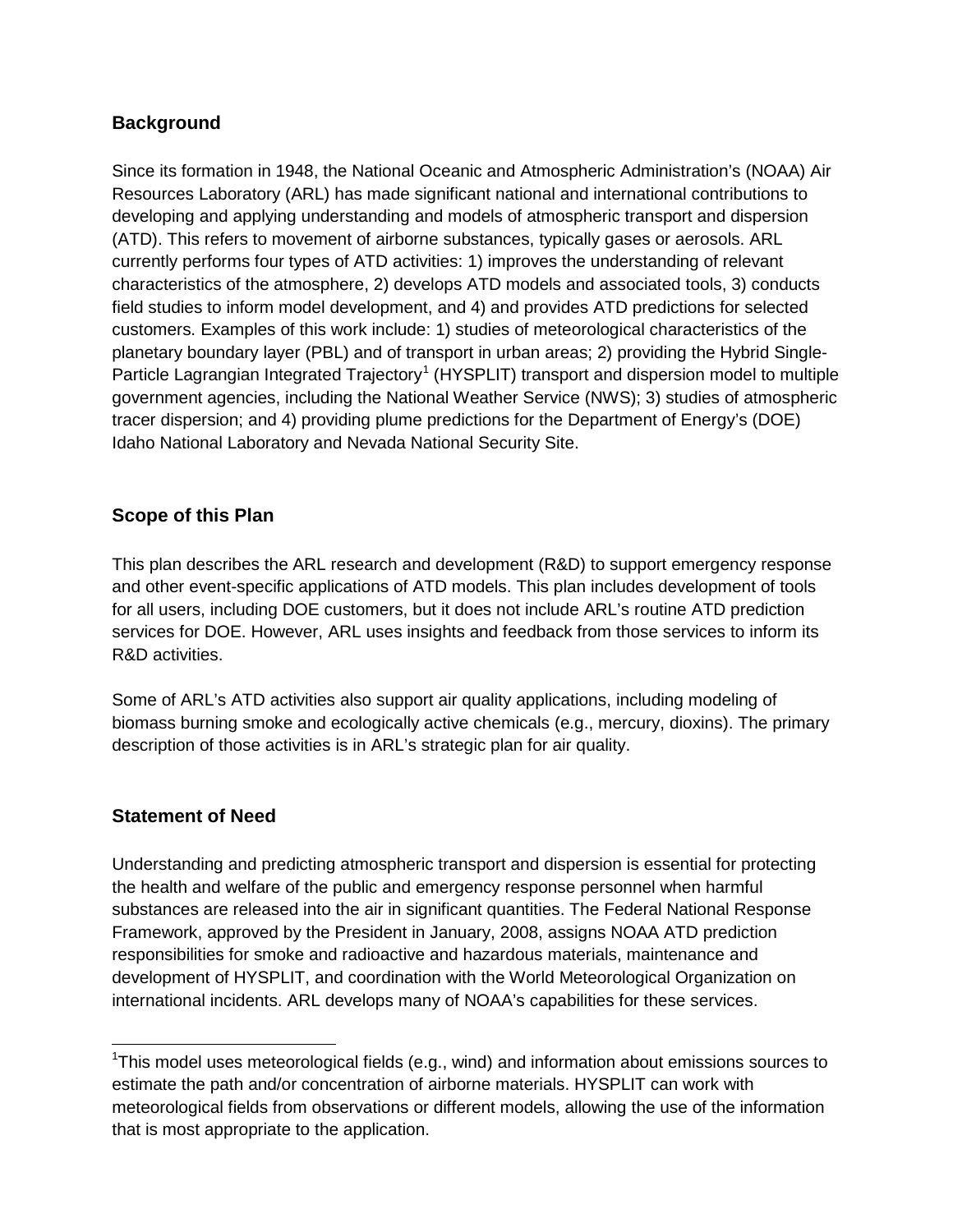Needs for ATD or "plume" understanding and tools are continually evolving, driven by demands for more accurate predictions, estimates of uncertainties, finer spatial resolution, easier-to-use tools, and tools to address evolving risks. For instance, in [2](#page-2-0)008 GAO $^2$  recommended that the Secretary of Homeland Security "work with the federal plume modeling community to accelerate research and development to address plume model deficiencies in urban areas and improve federal modeling and assessment capabilities. Such efforts should include improvements to meteorological information, plume models, and data sets to evaluate plume models." ARL's research and development (R&D) addresses each of these areas, as well as ATD decision support tools.

## **ARL's Mission and Goals**

The mission of ARL's ATD R&D is to provide scientific information and tools to improve prediction of atmospheric dispersion of harmful materials to protect public health and the environment and to minimize economic impacts. "Harmful materials" could include chemicals, radiological releases, windblown dust, volcanic ash, and wildfire smoke.

ARL's ATD R&D goals are the following:

- Improve the quality of ATD predictions and assessments, including estimation of uncertainties; and
- Improve decision-makers' understanding of predictions, assessments, and associated uncertainties.

Included implicitly is the transfer of ARL-developed capabilities to operations/applications within NOAA and at other agencies and organizations.

## **Benefits**

This work supports the mitigation and/or avoidance of health, economic, and societal impacts of harmful airborne materials through better decision-making. Decisions influenced by ATD predictions include the deployment of emergency response resources, evacuation of the public, issuance of health advisories, identification of sources, and routing of vehicles.

By improving ATD models, the meteorological predictions that drive ATD models (e.g., through wind predictions), and the ability of decision-makers to generate and understand predictions, ARL's unique expertise improves the ability of emergency managers to protect the safety of first responders and the public and minimizes economic losses (e.g., damage to aircraft flying

<span id="page-2-0"></span> <sup>2</sup> GAO, 2008. First Responders' Ability to Detect and Model Hazardous Releases in Urban Areas is Significantly Limited. GAO-08-180 Homeland Security.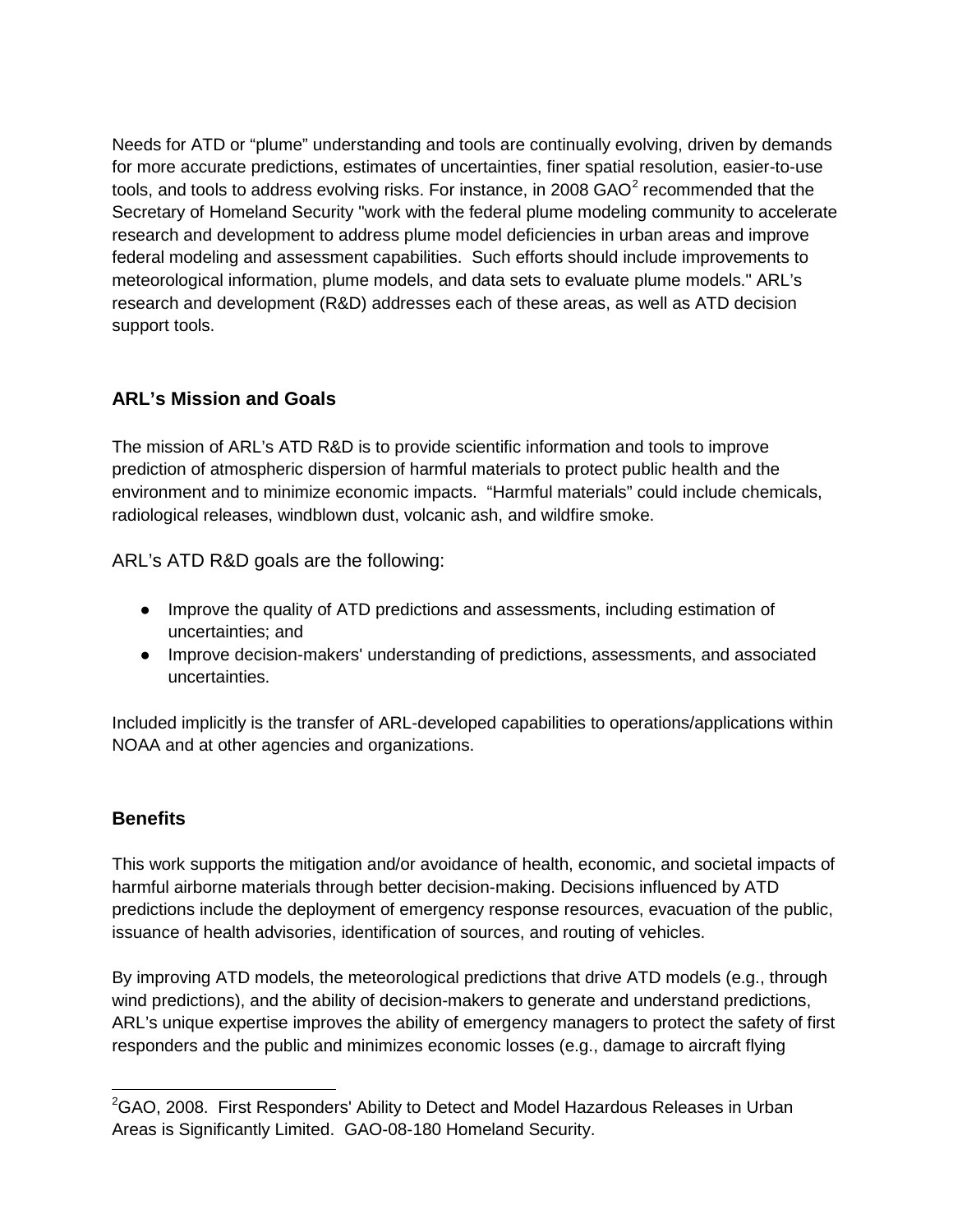through plumes of volcanic ash). These benefits occur through ARL's meteorological and ATD research, ARL's development of HYSPLIT and related tools, and ARL's own specialized ATD prediction services for DOE. The results of ARL's R&D are applied by NWS; other U.S., state, local, and international agencies; universities; and the private sector. For instance, thousands of people have downloaded HYSPLIT or have utilized web-based HYSPLIT services. Also, multiple Federal agencies rely on HYSPLIT and ARL's tracer field studies to support their ATD needs.

## **Partnerships and the Transition of Research and Development to Applications**

ARL has strong collaborative relationships with a number of organizations around the world and works closely with partners on a number of topics. For instance, ARL shares HYSPLIT source code with partners, and universities share HYSPLIT improvements with ARL. NOAA's National Ocean Service (NOS) is integrating its chemical database and models of chemical spills with HYSPLIT. Also, ARL works with other research organizations on studying wind flows and ATD in urban areas.

A number of organizations coordinate ATD activities, in some cases for specialized applications. ARL works with or through the Office of the Federal Coordinator for Meteorology (OFCM) on general ATD coordination, the World Meteorological Organization (WMO) on radioactive releases, and the International Civil Aviation Organization (ICAO) on predicting volcanic ash plumes.

A strength of ARL's work is the broad and effective transition of R&D to applications. Avenues for this transition include:

- providing HYSPLIT transport and dispersion model upgrades to the NWS National Centers for Environmental Prediction (NCEP), where the model is run for homeland security, radiological, and volcanic ash events, and daily for predicting biomass burning smoke plumes;
- providing a web-based interface that enables NWS forecast offices to run HYSPLIT and display results for local events;
- providing web-based HYSPLIT downloads and simulations to thousands of customers worldwide (http://www.ready.noaa.gov/);
- HYSPLIT training sessions and materials;
- sharing mesonet measurements, both to directly support operational forecasting, and to generate 3-D wind fields for dispersion modeling;
- publishing articles and other information, such as chemical tracer measurement data, that contributes to improved forecasts; and,
- providing dispersion support and related tools to DOE operational facilities in Idaho and Nevada.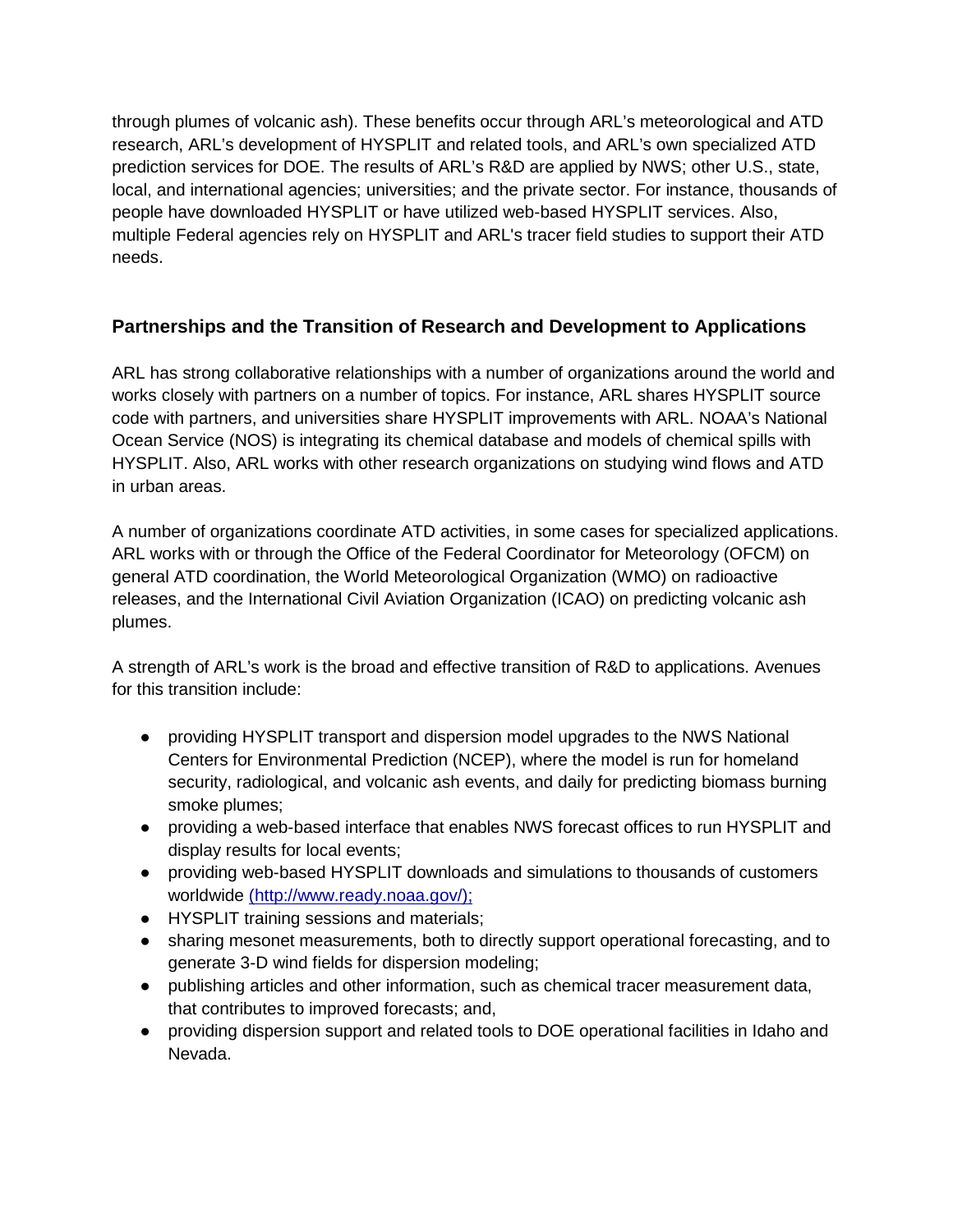## **Priorities for ARL ATD Research and Development**

ARL has considered the need for ATD information and tools, development trends in the ATD community, and ARL's areas of expertise. Based on all of that information, ARL has identified several high-priority areas for its ATD R&D:

- boundary-layer characterization and meteorological predictions--this is an essential driver for dispersion models;
- dispersion modeling;
- decision support tools; and,
- dispersion model evaluation.

For each of the priority areas, ARL has identified the work it will pursue over the next 5 years; these are described below. Except where indicated, these plans assume existing funding levels.

### **(1) Boundary Layer Characterization and Predictions**

Accurate characterization and prediction of the meteorological characteristics of the boundary layer are fundamental to successfully simulating the transport and dispersion of hazardous substances. ARL will focus on reducing errors in analyses and predictions of winds and turbulence in the planetary boundary layer (PBL). ARL will develop or modify a suite of PBL modeling options that extends from simple observation interpolation to high-resolution prognostic forecasts with an estimate of mesoscale forecast uncertainty to be available for ATD predictions. Within this topic, ARL is focusing on three subtopics:

- *Urban boundary layer* Most of the population lives in or near urban areas. However, meteorological models and measurement networks often poorly characterize winds and PBL structure in urban areas. ARL will conduct measurement studies (e.g., of heat fluxes and wind profiles) and analysis to improve the understanding of the urban and suburban boundary layer.
- *Prognostic mesoscale modeling* The accuracy of mesoscale predictions is often a significant issue in ATD predictions. ARL will support improved meteorological predictions for ATD applications by evaluating the use of high resolution models, improving the parameterization of the land and PBL (e.g., by applying insights from ARL's and other groups' field studies), and exploring approaches to account for uncertainties and utilize observations.
- *Diagnostic wind modeling based on observations*  Diagnostic wind models are important for ATD predictions because they can often provide more accurate meteorological estimates than prognostic models for the time from the beginning of the release of materials up until the current time, especially in areas with adequate observations. ARL will investigate the use and improvement of diagnostic models for ATD applications.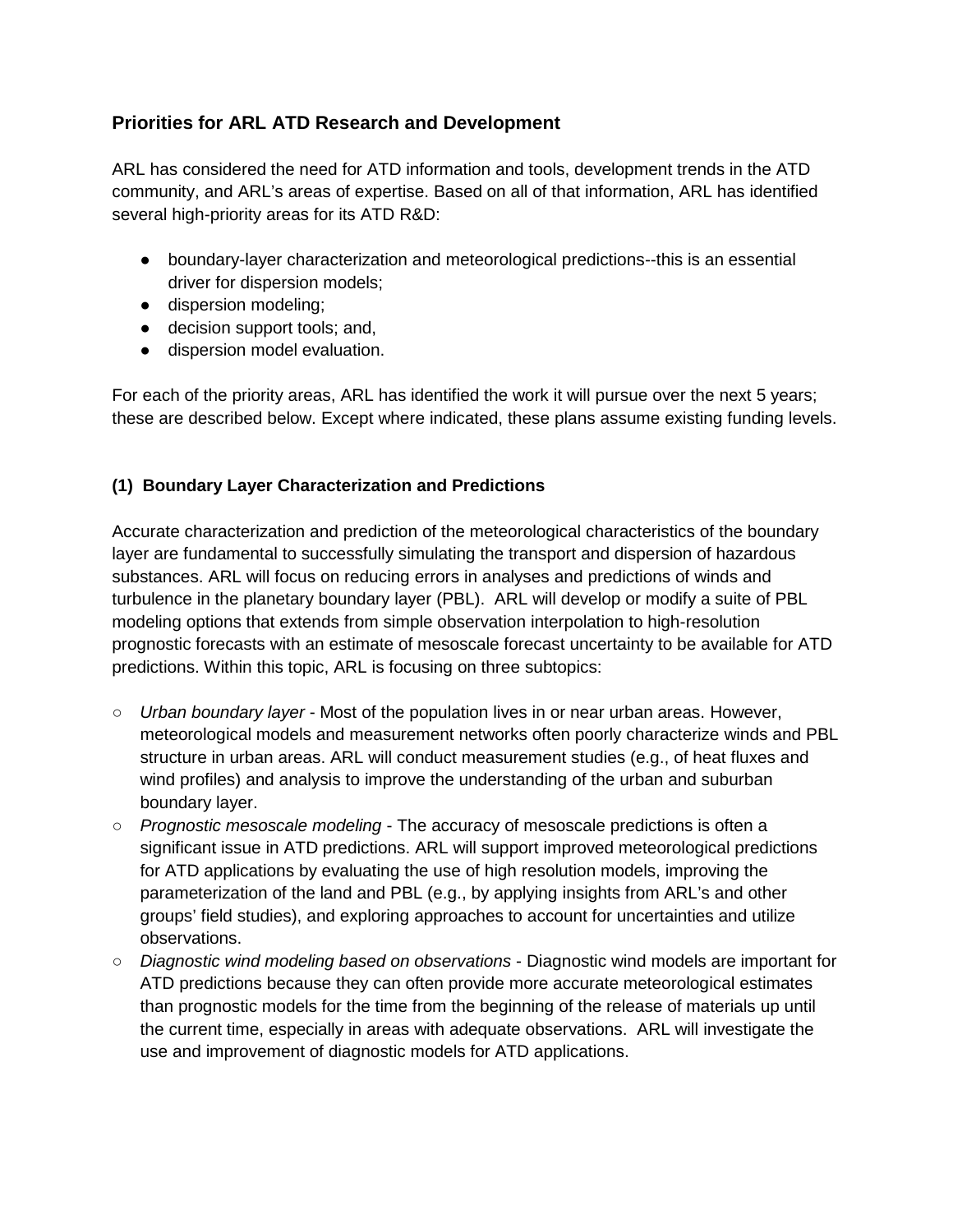## **(2) Dispersion Modeling**

The HYSPLIT model is the core of ARL's transport, dispersion, and deposition modeling capability. When provided with the appropriate meteorological fields, HYSPLIT can be applied to scales ranging from a kilometer to global. ARL R&D on HYSPLIT will focus on the following subtopics:

- *General HYSPLIT improvements*  Priorities include improving the computational performance, better representation of winds and turbulence on fine scales, and predicting dispersion in stable conditions.
- *Linking HYSPLIT and ALOHA/CAMEO*  An effort is underway to develop an integrated system that combines HYSPLIT and the Areal Locations of Hazardous Atmospheres/Computer-Aided Management of Emergency Operations (ALOHA/CAMEO) model, which was developed by NOAA NOS as a short-range tool for hazardous chemical releases. This effort will provide a seamless ATD modeling system for short- and long-range applications.
- *In-line dispersion modeling* ARL will explore development of a version of the dispersion model that runs in-line with the prognostic meteorological model. This allows the dispersion model to access the meteorological fields at a much higher frequency than is available in the output files, improving the quality of fine-scale predictions.
- *Estimating uncertainties -* Dispersion predictions have significant uncertainties, including source terms, meteorological fields, and ATD representations. Estimating the effect of these uncertainties on plume predictions can provide valuable information for decision-makers. ARL will investigate approaches for estimating ATD uncertainties, such as generating representative ensemble members for ATD applications.
- *Special dispersion applications*  The HYSPLIT modeling system special applications, such as volcanic ash, semi-volatile compounds (e.g., dioxins), and smoke forecasting, have specialized components for estimating source strength and also have unique displays for model output. Other specialized applications may be developed in the future.

## **(3) Decision Support Tools**

The ability to quickly and accurately model dispersing plumes and assimilate available information is critical to reliable decision making in situations requiring rapid responses. To improve capabilities in this area, ARL will pursue the following subtopics:

- *Communication of uncertainty*  Uncertainties in ATD predictions need to be communicated to decision makers in a manner that is quickly and easily understood, but there is no generally accepted approach for communicating uncertainties in dispersion predictions- information which could have a significant impact on protective actions. ARL will evaluate the sources of uncertainty in plume predictions and investigate methods to display the uncertainty that will not be confusing to decision makers.
- *Streamlining user input, plume product display, training, and quality assurance*  ARL needs to keep up with technological advances in computer displays, networking, and interfaces.